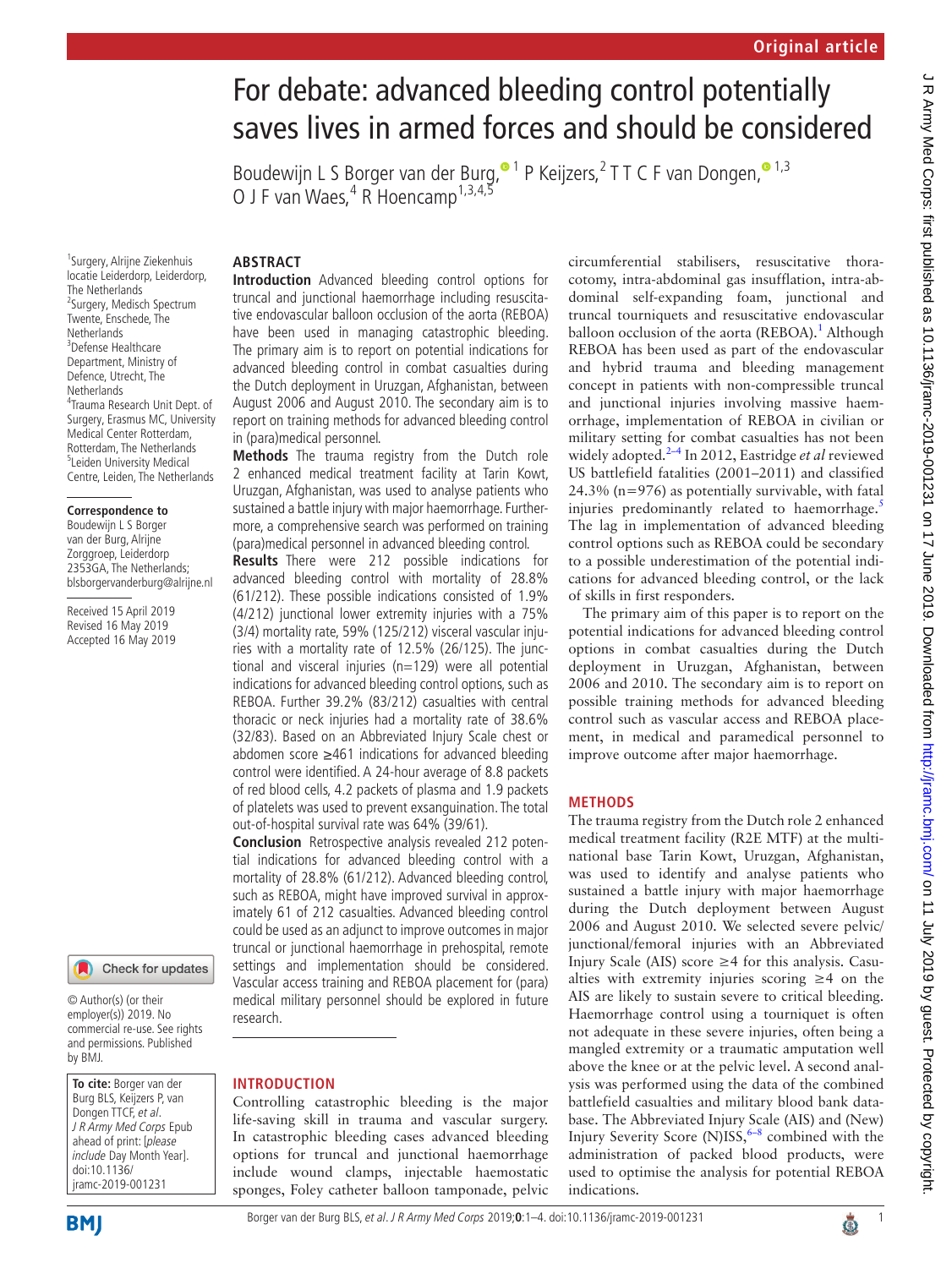<span id="page-1-0"></span>

| <b>Table 1A</b> Potential indication for advanced bleeding control/<br>REBOA-bleeding sites |                |                 |  |  |  |  |  |
|---------------------------------------------------------------------------------------------|----------------|-----------------|--|--|--|--|--|
| <b>Bleeding site</b>                                                                        | n              | Survival, n (%) |  |  |  |  |  |
| Junctional lower extremity                                                                  | $\overline{4}$ | 3(25)           |  |  |  |  |  |
| Visceral vascular                                                                           | 125            | 99 (79.2)       |  |  |  |  |  |
| Central thoracic or neck                                                                    | 83             | 51(61.4)        |  |  |  |  |  |
| Total                                                                                       | 212            | 153 (72.1)      |  |  |  |  |  |

REBOA, resuscitative endovascular balloon occlusion of the aorta.

Statistical analyses were performed using the Statistical Package for the Social Sciences (SPSS, V.24, IBM). Furthermore, a comprehensive search was performed on the subject of training medical and paramedical personnel in advanced bleeding control options, such as vascular access and REBOA placement.

#### **Results**

#### **Dutch role 2 trauma registry data**

During the Dutch deployment to Afghanistan (2006–2010) the R2E MTF treated 194 casualties with 307 major haemorrhage injuries. There was an average of 1.6 major bleeding sites per casualty[.9](#page-3-4) van Dongen *et al* analysed potential indications for the use of advanced bleeding control options, such as REBOA, during the deployment of the Dutch Armed Forces in Afghan-istan.<sup>[10](#page-3-5)</sup> All injuries with major truncal haemorrhage, sustained during the deployment to Afghanistan 2006–2010, were identified and analysed whether they could fit the criteria for use of advanced bleeding control options.

There were in total 212 potential indications for advanced bleeding control in our cohort with mortality of 28.8% (61/212) ([Table](#page-1-0) 1A). These potential indications consisted of 1.9% (4/212) junctional lower extremity injuries with a 75% (3/4) mortality rate and 59% (125/212) visceral vascular injuries of which 12.5% (26/125) casualties did not survive the injury. The junctional and visceral injuries (n=129) were all potential indications for advanced bleeding control options, such as REBOA. Further 39.2% (83/212) casualties with central thoracic or neck injuries had a mortality rate of 38.6% (32/83). Of the 83 casualties with a central thoracic or neck injury, 11 had associated haemorrhage from neck injuries. In total, 61 patients died of which three were a result of neck injury.

#### **Potential indications for advanced bleeding control based on the AIS and administration of blood products**

Casualties with an AIS chest or abdomen score  $\geq$ 4, indicating a severe or critical injury, were identified as potential indication for advanced bleeding control, including REBOA. These results are demonstrated in [Tables](#page-1-1) 1B,C and show 61 indications for advanced bleeding control based on AIS score ≥4. A 24-hour average of 8.8 packets of red blood cells (RBC), 4.2 packets of plasma and 1.9 packets of platelets was used to prevent exsanguination. The total out-of-hospital survival rate was 64% (39/61).

# **Discussion**

Retrospective analysis of the Dutch deployment to Afghanistan (2006–2010) revealed 212 possible indications for advanced bleeding control with a mortality of 28.8% (61/212). Clinical outcome might have improved in approximately 212 casualties when these severe injuries were treated with advanced bleeding control techniques, such as REBOA. Detailed analysis of 61 casualties revealed a high percentage of casualties (29.3%) that needed an average of almost nine packed RBCs during the first 24 hours of resuscitation with a mortality rate of approximately 40%. Although tourniquets are useful in preventing exsanguination of a peripheral haemorrhage site, truncal and junctional bleeding sites are more difficult to control.<sup>11 12</sup> van Oostendorp *et al*[1](#page-3-0) reviewed available prehospital options for controlling life-threatening truncal and junctional haemorrhage. There are currently multiple treatment options such as wound clamps, injectable haemostatic sponges, pelvic circumferential stabilisers, resuscitative thoracotomy, REBOA, Foley catheter balloon tamponade, intra-abdominal gas insufflation, intra-abdominal self-expanding foam, junctional and truncal tourniquets. These options can be combined as advanced hybrid options in traditional open surgery to prevent exsanguination. Future research should focus on the use of these adjuncts in civilian and military austere environments. Besides devices like the aortic clamp, junctional tourniquet and foam, REBOA has already been used in the earliest phases of prehospital care and in military setting.<sup>13–15</sup> The pioneering use of this haemorrhage control adjunct in the prehospital phase, despite early promising results, has not been widely adopted.<sup>15 16</sup> In civilian setting, Thabouillot *et al* have evaluated trauma patients registered in the Paris Fire Brigade emergency medical system with bleeding of supposedly abdominal and/or pelvic and/or junctional origin, uncontrolled haemorrhagic shock or cardiac arrest with attempted resuscitation.[17](#page-3-9) They concluded that 3.2% would have been candidates for REBOA and they believe that this intervention should be available in the prehospital setting. Barnard *et al* tried to identify the number of patients from England and Wales (2012–2013) using the Trauma Audit and Research Network-NHS England and Wales trauma database registry, in whom REBOA may have reasonably been used. They found that 0.055% of all trauma patients had an indication for REBOA with an overall mortality of 32%.[18](#page-3-10)

In military setting, Eastridge *et al* performed an analysis of the incidence and causes of potentially preventable deaths among US combat fatalities. All battlefield fatalities (2001–2011) were reviewed and analysed, 87.3% of all mortality occurred in the pre-MTF environment. Of the pre-MTF deaths, 75.7%  $(n=3040)$  were classified as non-survivable and 24.3%  $(n=976)$ were deemed potentially survivable. The injury or physiological focus of potentially survivable acute mortality was largely associated with haemorrhage (90.9%). The site of lethal haemorrhage was truncal (67.3%), followed by junctional (19.2%) and peripheral extremity (13.[5](#page-3-2)%) haemorrhage.<sup>5</sup> This has led to

<span id="page-1-1"></span>

| Table 1B<br>Potential indication for advanced bleeding control/REBOA—injury severity |       |               |                  |                |                   |                 |  |
|--------------------------------------------------------------------------------------|-------|---------------|------------------|----------------|-------------------|-----------------|--|
| <b>Indication</b>                                                                    | n     | ISS mean (SD) | ISS median (IQR) | NISS mean (SD) | NISS median (IQR) | Survival, n (%) |  |
| AIS chest $\geq$ 4                                                                   | 14    | 24.6(9.3)     | $25(17-25)$      | 29.8 (10.4)    | $29(23 - 36)$     | 10(71)          |  |
| AIS abdomen $\geq$ 4                                                                 | 34    | 21.8(7.8)     | $17.5(16-26)$    | 29.5(8.3)      | 32 (24 - 34)      | 19 (56)         |  |
| AIS extremity $\geq 4$                                                               | 15    | 21.2(6.8)     | $16(16-26)$      | 29.1(7.5)      | $26(25-34)$       | 11(73)          |  |
| Total                                                                                | $61*$ | 21.5(6.9)     | $18(16 - 25)$    | 29.0(8.1)      | $29(25 - 34)$     | 39 (64)         |  |

\*Two patients had combined AIS chest and AIS abdomen ≥4.

AIS, Abbreviated Injury Scale; ISS, Injury Severity Score; NISS, New Injury Severity Score; REBOA, resuscitative endovascular balloon occlusion of the aorta.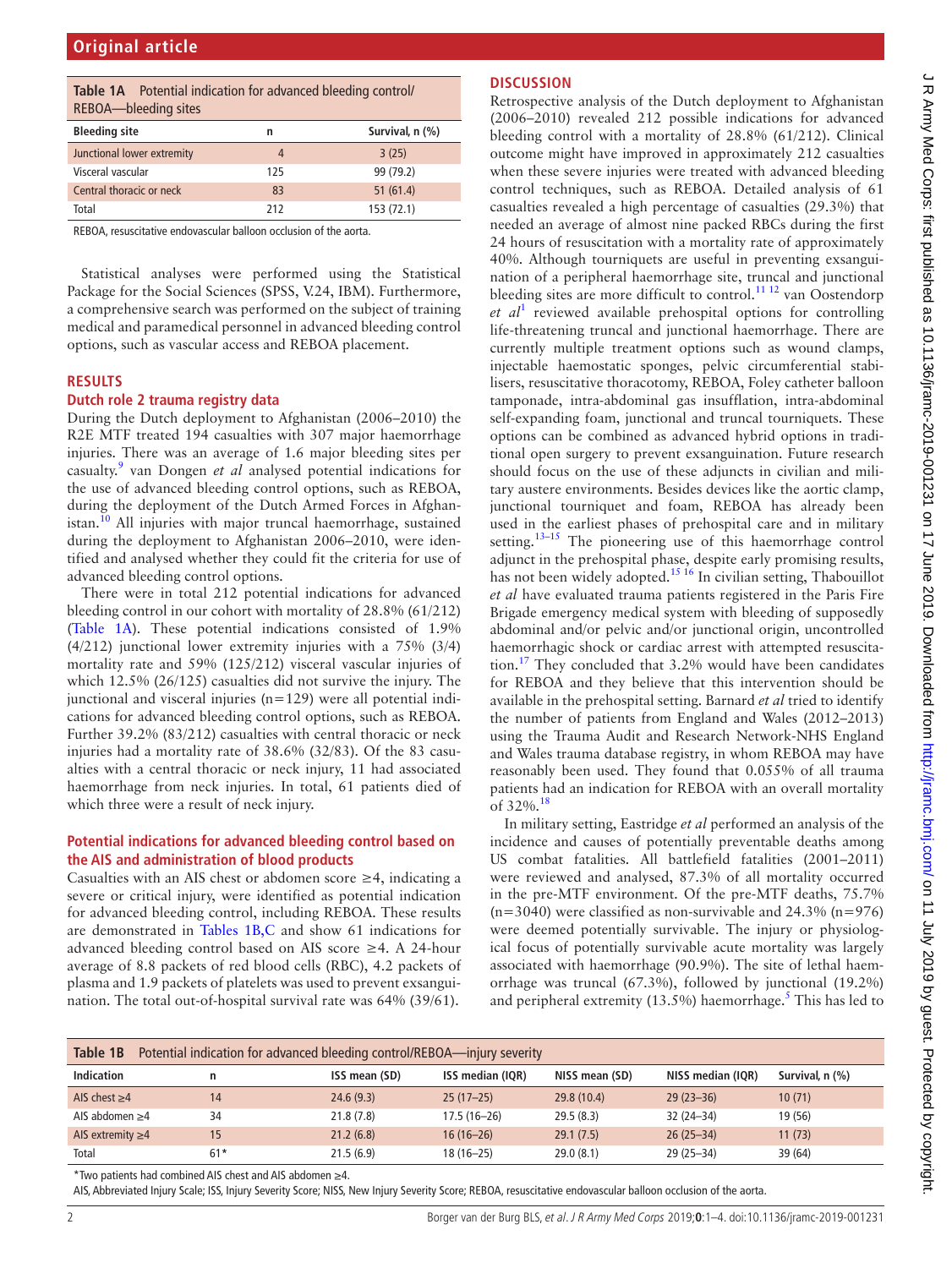| Potential indication for advanced bleeding control/REBOA—administration of blood products<br>Table 1C |                           |                              |                               |                              |                                 |                                 |                                    |  |
|-------------------------------------------------------------------------------------------------------|---------------------------|------------------------------|-------------------------------|------------------------------|---------------------------------|---------------------------------|------------------------------------|--|
| <b>Indication</b>                                                                                     | RBC/24 hours<br>mean (SD) | RBC/24 hours<br>median (IQR) | $\geq 6$ RBC/24 hours<br>(% ) | Plasma/24 hours<br>mean (SD) | Plasma/24 hours<br>median (IOR) | Platelets/24<br>hours mean (SD) | Platelets/24 hours<br>median (IQR) |  |
| AIS chest $\geq 4$ (n=14)                                                                             | 6.4(4.7)                  | $4.5(2-11)$                  | 6(43)                         | 3.1(3.3)                     | $2(0-6)$                        | 1.4(1.6)                        | $0.5(0-3)$                         |  |
| AIS abdomen $\geq$ 4 (n=34)                                                                           | 9.1(6.5)                  | $8.5(4-12)$                  | 24 (71)                       | 4.2(3.9)                     | $3.5(1-7)$                      | 2.0(1.9)                        | $2(0-3)$                           |  |
| AIS extremity $\geq 4$ (n=15)                                                                         | 11.2(9.4)                 | $10(4-16)$                   | 10(67)                        | 5.5(5.6)                     | $5(0-7)$                        | 2.1(1.8)                        | $1(0-3)$                           |  |
| Total $(n=61*)$                                                                                       | 8.8(7.2)                  | $8(4-12)$                    | 38 (63)                       | 4.2(4.3)                     | $3(1-7)$                        | 1.9(1.8)                        | $2(0-3)$                           |  |

\*Two patients had combined AIS chest and AIS abdomen ≥4.

AIS, Abbreviated Injury Scale; RBC, red blood cell; REBOA, resuscitative endovascular balloon occlusion of the aorta.

improvements in Tactical Combat Casualty Care guidelines.<sup>[19 20](#page-3-11)</sup> In 2014, Morrison *et al* analysed severely injured UK combat casualties and concluded that 1 in 5 severely injured UK combat casualties have a focus of haemorrhage in the abdomen or pelvic junctional region potentially amenable to REBOA deployment.[21](#page-3-12) Recently, Joseph *et al* published a nationwide analysis of REBOA in civilian trauma patients. A case-controlled retrospective analysis of the 2015–1026 American College of Surgeons data set containing 593 818 patients compared 140 patients in the REBOA group with 280 matched patients. They concluded that patients in the REBOA group had a higher mortality rate compared with the matched non-REBOA patients. Joseph *et al* conclude that there is a need for a concerted effort to clearly define when and in which patient population REBOA has benefit.<sup>22</sup>

Preventing exsanguination in military victims in pre-MTF setting involves extensive training programmes and readily available resources. Borger van der Burg *et al* recently published two papers on vascular access and REBOA training in personnel with limited or no prior endovascular experience (residents, (military) trauma surgeons, Special Forces medics, combat nurses and military non-surgeon physicians). These studies showed that a comprehensive theoretical and practical training programme can be used for percutaneous femoral access and REBOA placement training of personnel without prior ultrasound or endovascular experience.<sup> $23, 24$ </sup> These findings are supported by a similar study by Pasley *et al*, in which it is stated that independent duty military medical technicians are able to learn and perform REBOA correctly and rapidly, but that emphasis on vascular access training is important.<sup>[25](#page-3-15)</sup> Redman and Ross report on a transportable central-perfused cadaver model suitable for training in the battlefield environment on all tactical combat casualty care procedures including REBOA.<sup>26</sup> Using this model in different austere settings, Ross and Redman $27$  tested two military emergency medicine physicians with no prior endovascular surgery exposure on vascular access and REBOA placement. Successful placement was accomplished in 86% of the models and percutaneous access was successful 54% of the time. They conclude that, with proper training, non-surgical providers can properly place REBOA catheters in austere prehospital settings at speeds.

There are limitations to this study. The data from the registry are retrospective and did not clearly distinguish between femoral and junctional injuries. However, based on the high transfusion rates and ISS, it was decided that these injuries were not manageable with regularly available tourniquets and needed advanced bleeding control techniques. Also, from the thoracic injuries, 11 had associated neck injuries in which REBOA would not have an added value. Furthermore, the exact location of bleeding in truncal injuries could not be ascertained retrospectively. When truncal injuries cause a major bleeding above the left subclavian artery, haemorrhage control with REBOA would be ineffective. However, in these injuries

other advanced bleeding control measures, for instance, the use of Foley catheter balloon tamponade, could potentially have improved outcome. In a worst-case scenario (when all truncal injuries were above the left subclavian artery), REBOA would be potentially life-saving in only visceral and junctional injuries, being 29 of 129 major bleeding injuries. Another major limitation is that major bleeding is not exclusively associated with arterial bleeding. Therefore, REBOA should be labelled as an adjunct besides other more effective bleeding control measures in venous bleedings.

Achieving vascular access in a haemodynamically unstable patient is challenging. Also, the appropriate means of verifying the adequate position of the occlusion balloon are often absent in the field. Nevertheless, especially in remote and austere environments, the extraction times are longer and more unpredictable than in urban settings. Attempting to achieve haemorrhagic control with advanced bleeding control adjuncts, such as REBOA, is therefore certainly justifiable. Implementation of advanced bleeding control adjuncts, such as REBOA, should be considered in the military.

#### **Conclusion**

Retrospective analysis of the Dutch deployment to Afghanistan (2006–2010) revealed 212 potential indications for advanced bleeding control with a mortality of 28.8% (61/212). Advanced bleeding control, such as REBOA, might have improved survival in approximately 61 of 212 major haemorrhage casualties. Advanced bleeding control could be used as an adjunct to improve outcomes in major truncal or junctional haemorrhage in a prehospital setting, especially in a remote environment, and implementation should be considered. Vascular access training and REBOA placement for medical and paramedical military personnel should be explored in future research.

**Correction notice** This article has been corrected since it was published Online First. The affiliations have been updated.

**Contributors** BBvdB, TvD and RH prepared the study. TvD performed the statistical analyses. BBvdB, TvD and RH prepared the manuscript. TvD prepared the tables. BBvdB, TvD, PK, OvW and RH contributed to the final version of the paper.

**Funding** The authors have not declared a specific grant for this research from any funding agency in the public, commercial or not-for-profit sectors.

**Disclaimer** The opinions or assertions contained herein are the private views of the authors and are not to be construed as official or reflecting the views of the Department of Defence or Dutch government. Several authors are employees of the Dutch government.

**Competing interests** None declared.

**Patient consent for publication** Not required.

**Ethics approval** This study was conducted under a protocol reviewed and approved by the Dutch Ministry of Defence (MoD).

**Provenance and peer review** Not commissioned; externally peer reviewed. **Data sharing statement** Data are available upon reasonable request.